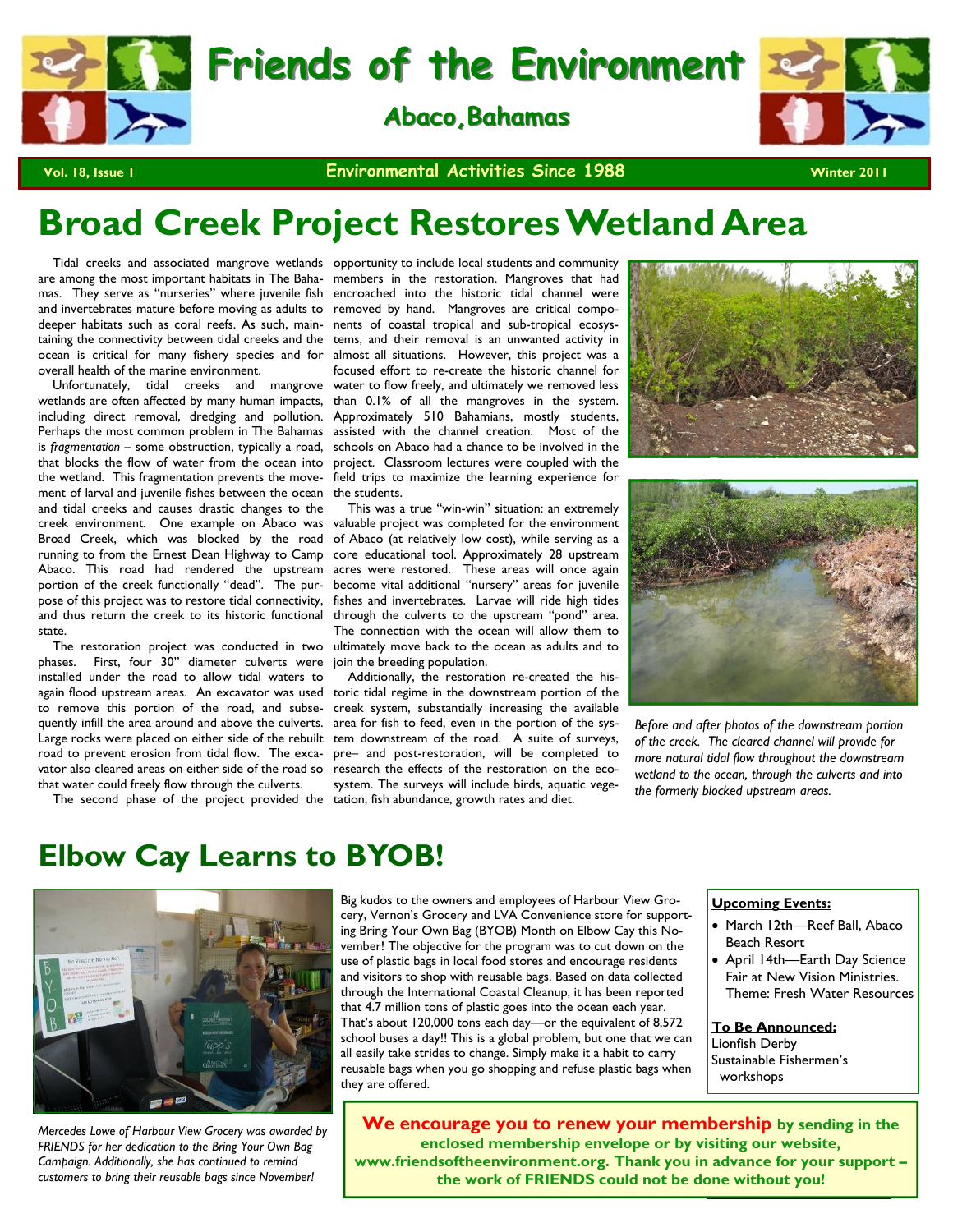# **President's Message**

 I am honored and humbled that the board of Friends of the Environment has elected me as president for the next two years. I would like to take this opportunity to thank each past leader of FRIENDS for their excellent leadership during the past 22 years. As I write this message FRIENDS continues to grow through commitment from an amazing staff and Board, as well as continued dedication from our



members, donors and volunteers. Your participation is essential! Secondly, I would also like to take this opportunity to welcome the newly elected members to FRIENDS Board of Directors. It is exciting to look to the future with incredible Board members and a superior staff, comprised of a wonderful and diverse group of individuals, who are dedicated to fulfilling FRIENDS mission to protect and preserve Abaco's fragile environment.

 Although 2011 has just begun, FRIENDS has been extremely busy. I am happy to report that each member of the Board and staff took their valuable time to participate in a two day board retreat this January. While developing a 2 year strategic plan, we all pledged to renew our commitment to FRIENDS to continue working in five different committees; education, marine, terrestrial, waste management and sustainable development. The programs within each of these committees include diverse activities, such as: field trips and visits to every school in Abaco, annual science fairs, summer camps, mooring maintenance, reef checks, water quality testing, lion fish derbies, coordinating proposals and research for protected areas, bird counts, plant fairs, recycling, "green bags", and sustainable development workshops. FRIENDS is also known for helping visiting scientists and schools with logistics as well as partnering with other organizations when environmental threats arise.

 In addition to all of the practical work, FRIENDS continues to sponsor exciting fundraising events, including two fantastic "Reef Balls". These annual fundraisers are incredibly important, as they allow FRIENDS education program to continue.

 You, all of our contributors, along with the staff and Board, will be proud to know that FRIENDS was one of three finalists for The Bahamas' prestigious Cacique Award in Sustainable Tourism. "The Cacique Awards recognize the roles played by those individuals and organizations whose performance or products have consistently made a positive impact on the quality and the growth of tourism in The Bahamas." It is truly rewarding to be recognized in this manner. If this year continues as it has begun, we can count on a productive year doing what FRIENDS does best; helping to preserve and protect Abaco's environment, this amazing place we all cherish. A great big thank you to all FRIENDS members and contributors who believe in FRIENDS and the importance of protecting Abaco's pristine environment. We truly could not do it without your support.

THANK YOU! Cha Boyce

Please check FRIENDS' website to see those **BUSINESS DONORS** who have so generously given their support this year.

# **Pride Campaign Update**

Maycock, FRIENDS Education Officer and 'Size Matters' Campaign Manager has been busy working with the community to reduce juvenile lobster fishing in Abaco. Using a multi stakeholder approach, d'Shan engaged residents in Abaco from school aged children, community leaders, and fishermen, to commercial exporters, and law enforcers from the Department of Marine Resources.

 With the support of Virginia based conservation organization Rare, FRIENDS was able to launch a social marketing campaign that used a variety of marketing materials such as bumper stickers, billboards, t-shirts, posters, and key chain measuring tapes to get the campaign message out to the Abaco community: lobster tails need to be at least 5  $\frac{1}{2}$  inches before fishing them. Rare trains conservation leaders around the world to launch Pride Campaigns in their communities, and has successfully helped launch more than 160 campaigns in four regions around the world.

 d'Shan spent a total of 18 weeks over the last two years in the University phase of the program and successfully completed requirements for a Masters degree in Communications from the University of Texas, El Paso. In fact, d'Shan trained with 8 other campaign managers from around the world and was one of the first in Rare's history to receive a Masters Degree upon completion of their training program.

 To date this campaign has been very successful in getting stakeholders engaged in protecting Abaco's lobster populations. It has even attracted national and international attention and is considered a key activity in the national Fishery Improvement Project of The Bahamas. Internationally the campaign has been featured in many print and web based articles—including a listing on National Geographic's Eco

 For the last two years, d'Shan Atlas website as a global example of how local communities can play a role in protecting valuable marine resources.

 The Size Matters Campaign has extended beyond the bounds of what we could have imagined. "Size Matters" has also become a household name in Abaco. Nearly everyone on the island has read the campaign message on a bumper sticker, heard the campaign song or seen our mascot "Spike".

 All of the valuable knowledge and procedures that d'Shan learned as part of the program are being integrated into every aspect of FRIENDS in order to make us more efficient and to improve our community outreach. Campaign follow up activities will continue this year and will include restaurant workshops, sustainable training workshops with fishermen, voluntary stock assesment data collection and community outreach. To learn more about the campaign and how you can support sustainable fishing practices, email: dmay-

cock@friendsoftheenvironment.org or visit the campaign's page on our website by clicking the 'Size Matters' logo or join us on Facebook.



## **Help bring back the Reef Check Program!**

In 2008 FRIENDS became an affiliate of Reef Check International, which provided a method for monitoring the health of the local reefs and a vehicle for funneling that information into understanding the larger picture of the health of Caribbean reefs. Maintaining a data collection regime at local reefs allows us to both to be aware of changes as they occur and to help identify the cause of those changes. The more we know about our reefs,

the better we can mitigate any adverse threats to them.

Wayne Mitchell, a former NAUI SCUBA instructor and business partner of Abaco Dive Adventures, was helping to fund the program, in cooperation with NAUI International. But at his untimely death last year funding for the program stopped.

FRIENDS has explored other avenues of funding without success. If there are any organizations, individuals or businesses who would like to work with FRIENDS to adopt a local reef it would be an important step in working to keep Abaco's reefs healthy and beautiful for all to enjoy. Adoption would be \$1,000 a year and funds would be used to organize dive trips to the reef at least twice a year to do fish and invertebrate counts, assess coral cover and health, collate the data, send it to Reef Check International and report back to the community on the health of the reefs.

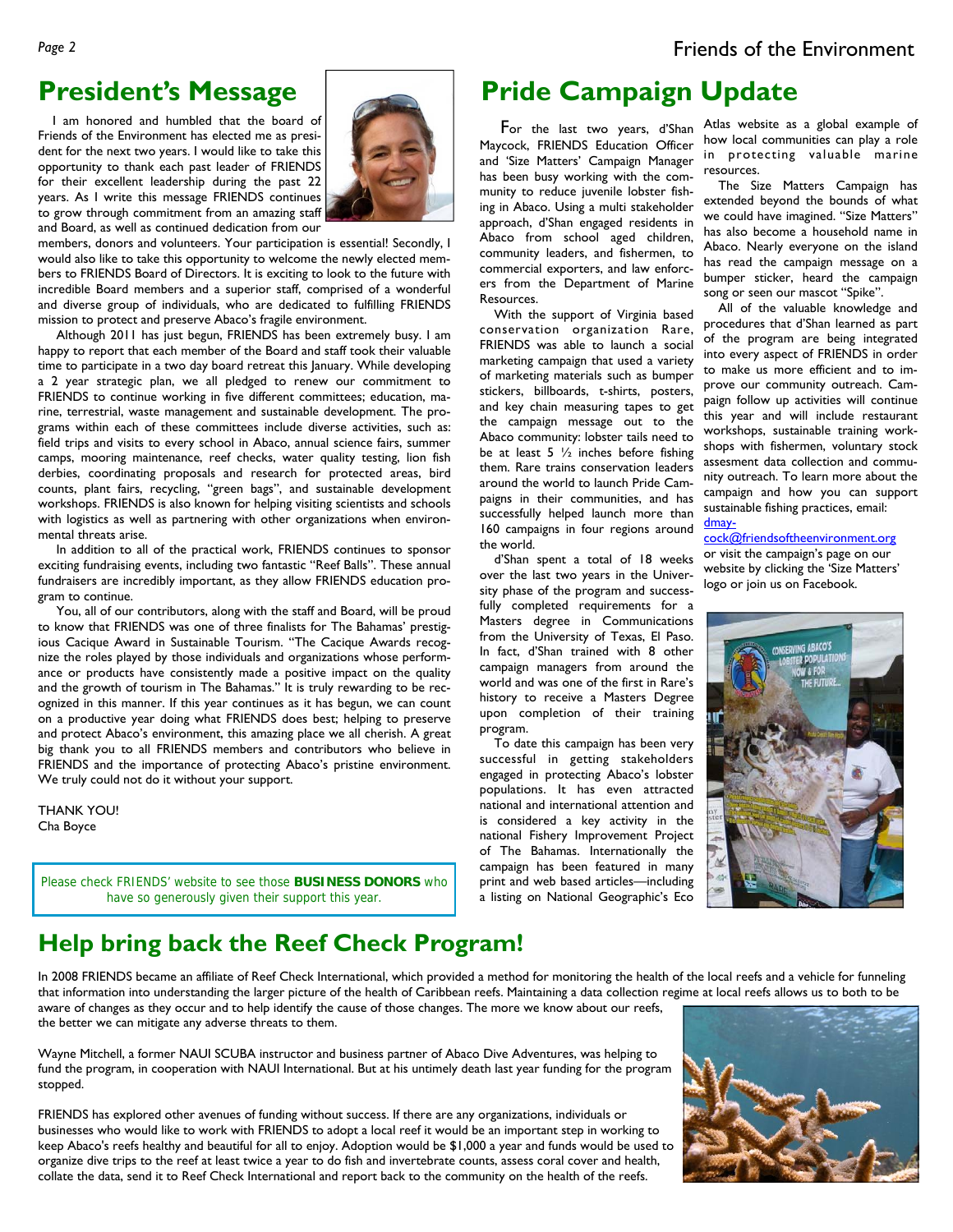# What's New with the Education Program?

Size Matters Campaign and Spike the Spiny Lobster visit Abaco Schools, Discovery Club Explorers complete Scary Creatures badge, Spotlight Abaco: Environmental Film Competition, Early Childhood Education Workshop





Lauren Yeager of FIU gave a presentation to Man-O-War Primary School about Broad Creek Restoration.





Central Abaco Primary got really hands on at Broad Creek! Here's the muddy proof!



**Right:** Those mangrove roots sure are hard to pull up! No wonder they provide such good protection to the land!

**Left:** Spike the Lobster visited Abaco schools (with Education Officer d'Shan Maycock) to spread the word about the "Size Matters" campaign.





Students of ACH helped refine the channel and tamp down the dense mat of mangrove roots by walking over them.



Students visited our Size Matters display at many local events to learn some more facts about Spiny Lobster.



Summer Campers made their own crawfish tail crafts—making sure that they were at least the minimum size



Sandy Point Campers and volunteers share their excitement after a fun snorkel at Mermaid Reef in Marsh Harbour!